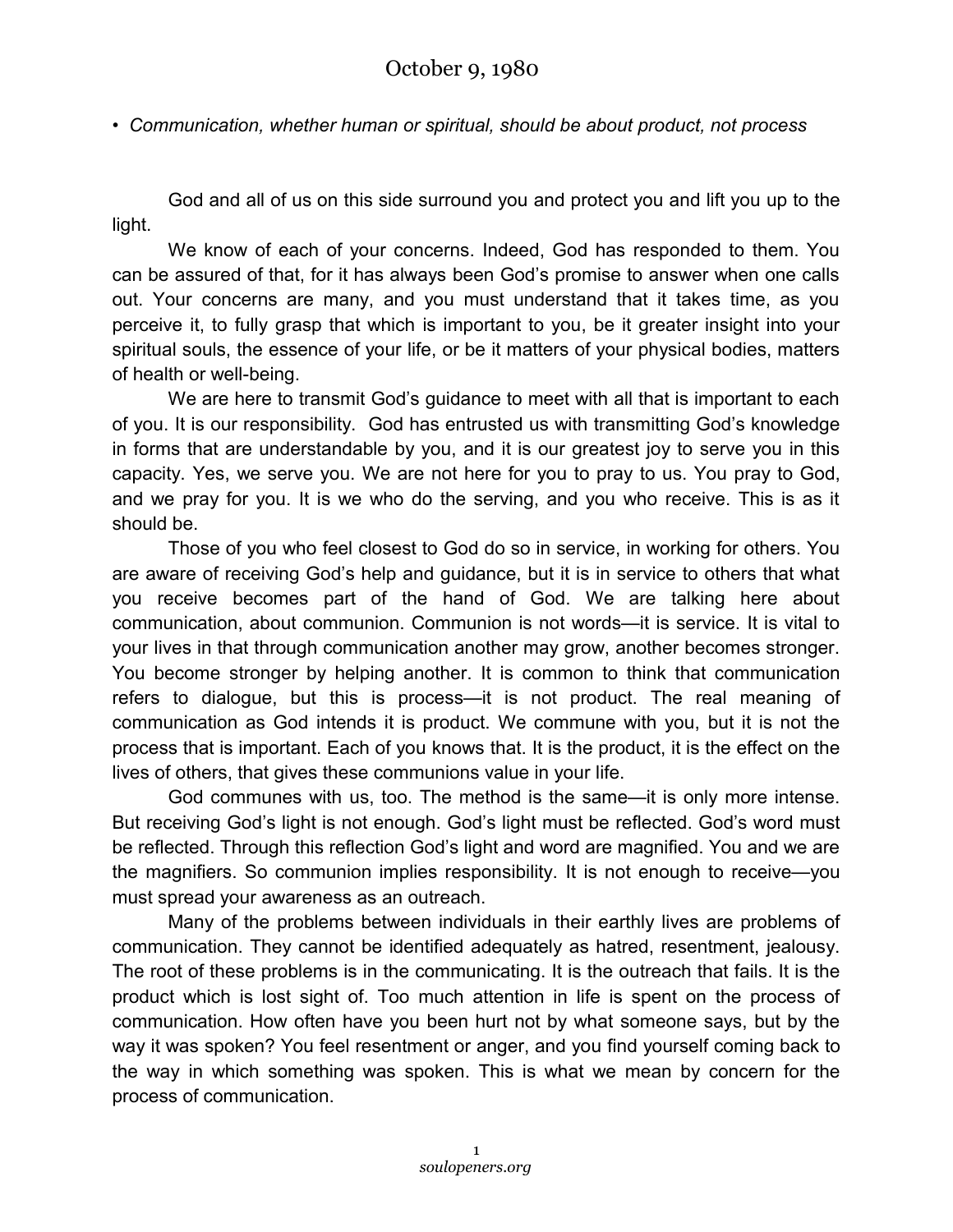There are those who would willingly discredit these words of God because of their inability to surmount the question of process. Logic cannot explain spiritual communion or oneness. Logic cannot explain God. Logic cannot explain the happenings of your world. Approaching these messages, as well as the realities of life between individuals or nations through logic is unsuccessful. Bring your attention to a seeking of purpose. Ask yourselves *why* and not *what*. *Why am I being called to do something*, not *what is the way in which I am called—the method, the technique*.

From time to time we try to explain what happens when you receive God's word through these communions. We do this as a way of instilling confidence in your ability to be open to God, but in truth the method is not important. It is the message which you should seek.

The world is observing strife between nations and smaller factions which is disturbing and confusing and upsetting. You may ask, "Why does God permit this?" The strife between nations and between people—individuals and collectively—is the work of humans. It is a problem of communications, of interpreting process as product. You say, "We had a misunderstanding." You use the term loosely, and yet it contains the whole truth, for many problems are really misunderstandings, not disagreements.

As you live your daily lives, look for evidence of the deeper meaning of communion with others. Look for opportunities to reach out to help another, to see another's viewpoint, to understand another. The purpose of that outreach, that seeking, the product of that effort must be mutual aid, sensitivity, love. Love in this way has many forms but the objective is the same: the realization that all of you are souls united in the family of God and absolute equals. If you feel another is your equal, it is easier for you to understand, to actively eliminate strife, and to so totally defuse tension that you will sense an overpowering oneness.

This is the presence of God in daily living. This is the presence of God in these spiritual communions. Your souls are one with ours, and together we are all one with God. That is why you feel God's presence so strongly in these gatherings. There is a sense of peace, a sense of closeness and acceptance among you all because you are aware of the spiritual reality of each person. There is no room for strife or dissension. The oneness with God is visible with the unity that you experience as you are open to God's word.

God's desires for your understanding of communication are for all of you. Each of you has had experience recently where communication presented difficulties, and you may gain strength from carefully studying what God wishes you to receive now. The application may be difficult, but the lesson is vital to your happiness, to the growing sense of the need for peace in the world, and for the development of your souls.

God looks upon each of you and sees your needs and answers your prayers. You are fortunate to become so aware of God as a reality and not merely a name in